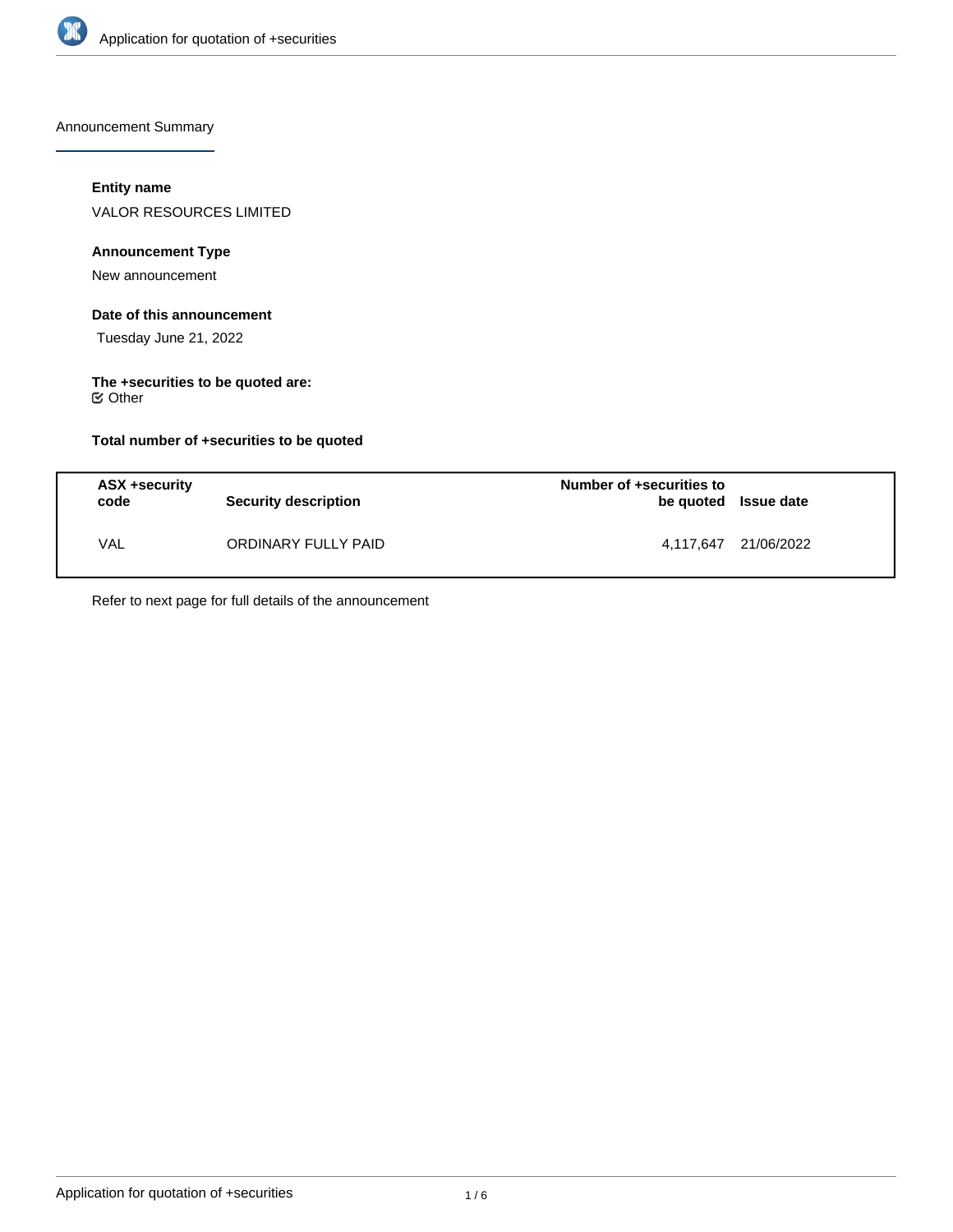

Part 1 - Entity and announcement details

## **1.1 Name of entity**

VALOR RESOURCES LIMITED

We (the entity named above) apply for +quotation of the following +securities and agree to the matters set out in Appendix 2A of the ASX Listing Rules.

**1.2 Registered number type** ABN

**Registration number** 88076390451

**1.3 ASX issuer code** VAL

**1.4 The announcement is**

New announcement

### **1.5 Date of this announcement**

21/6/2022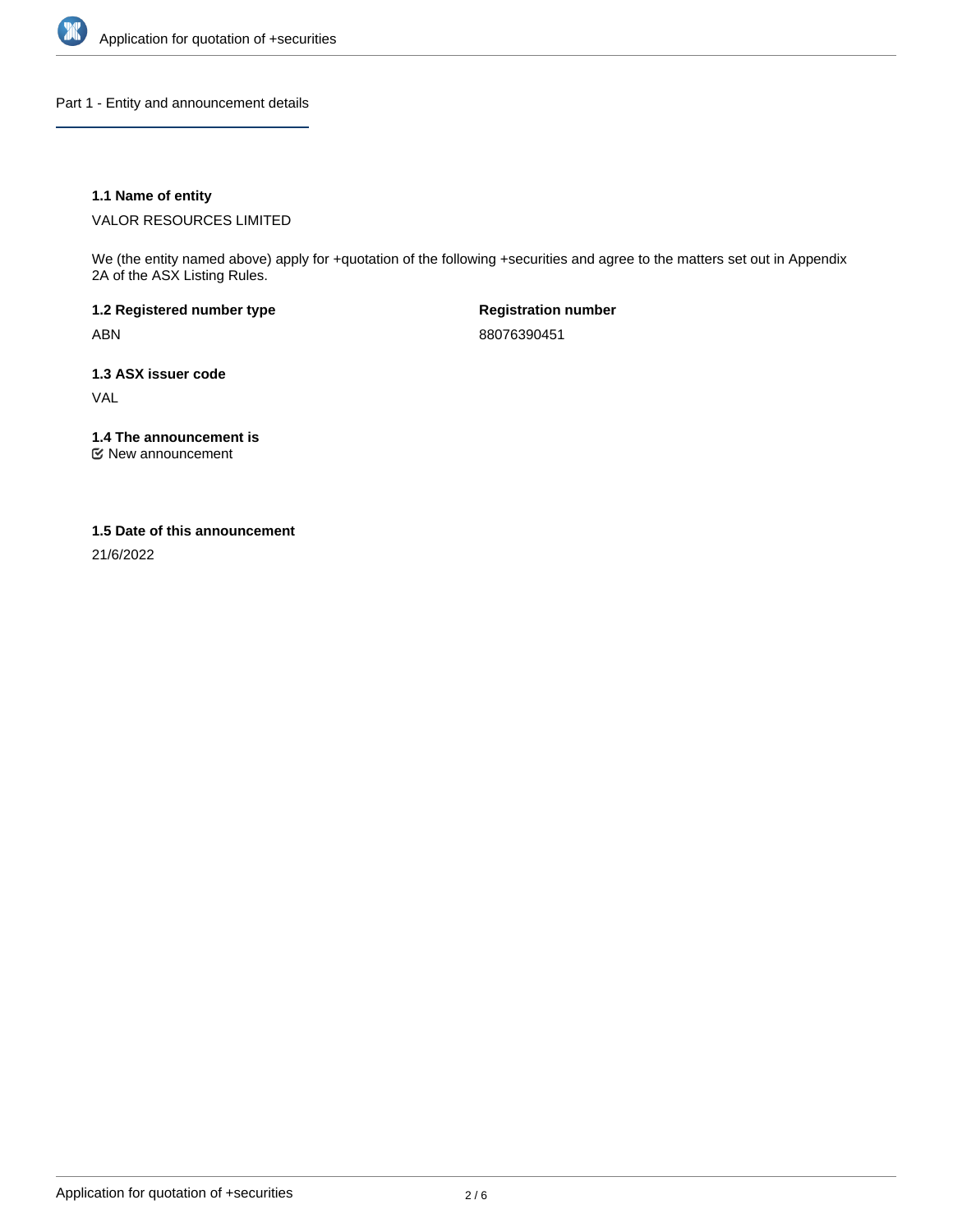

# Part 2 - Type of Issue

**2.1 The +securities to be quoted are:**

Other

- **2.2 The +securities to be quoted are:**
- Additional +securities in a class that is already quoted on ASX ("existing class")

**2.3c Have these +securities been offered under a +disclosure document or +PDS?** No

**2.3d Please provide any further information needed to understand the circumstances in which you are applying to have these +securities quoted on ASX, including why the issue of the +securities has not been previously announced to the market in an Appendix 3B**

The agreement and issue of shares has occurred on the same date and therefore only an Appendix 2A has been lodged

**2.4 Any on-sale of the +securities to be quoted within 12 months of their date of issue will comply with the secondary sale provisions in sections 707(3) and 1012C(6) of the Corporations Act by virtue of:** The publication of a cleansing notice under section 708A(5), 708AA(2)(f), 1012DA(5) or 1012DAA(2)(f)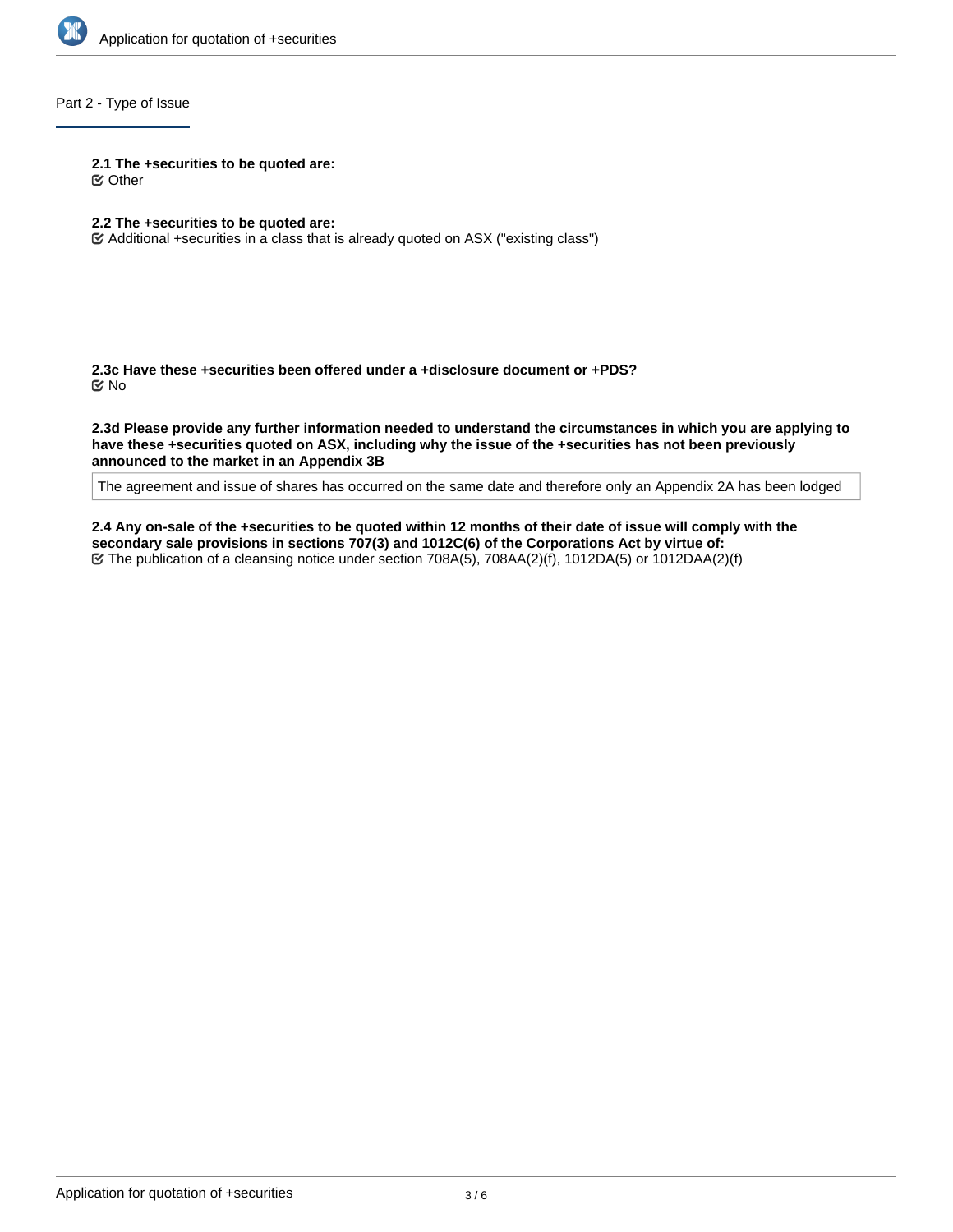

Part 3B - number and type of +securities to be quoted (existing class) where issue has not previously been notified to ASX in an

Appendix 3B

#### **Additional +securities to be quoted in an existing class**

**ASX +security code and description** VAL : ORDINARY FULLY PAID

#### **Issue date**

21/6/2022

**Will the +securities to be quoted rank equally in all respects from their issue date with the existing issued +securities in that class?** Yes

Issue details

**Number of +securities to be quoted**

4,117,647

**Are the +securities being issued for a cash consideration?** No

**Please describe the consideration being provided for the +securities**

Shares issued in lieu of cash consideration for the provision of consulting services

**Please provide an estimate (in AUD) of the value of the consideration being provided per +security for the +securities to be quoted**

0.006800

**Any other information the entity wishes to provide about the +securities to be quoted**

#### **The purpose(s) for which the entity is issuing the securities**

To pay for services rendered

#### **Please provide additional details**

4,117,647 Ordinary Fully Paid Shares issued in lieu of cash consideration for the provision of consulting services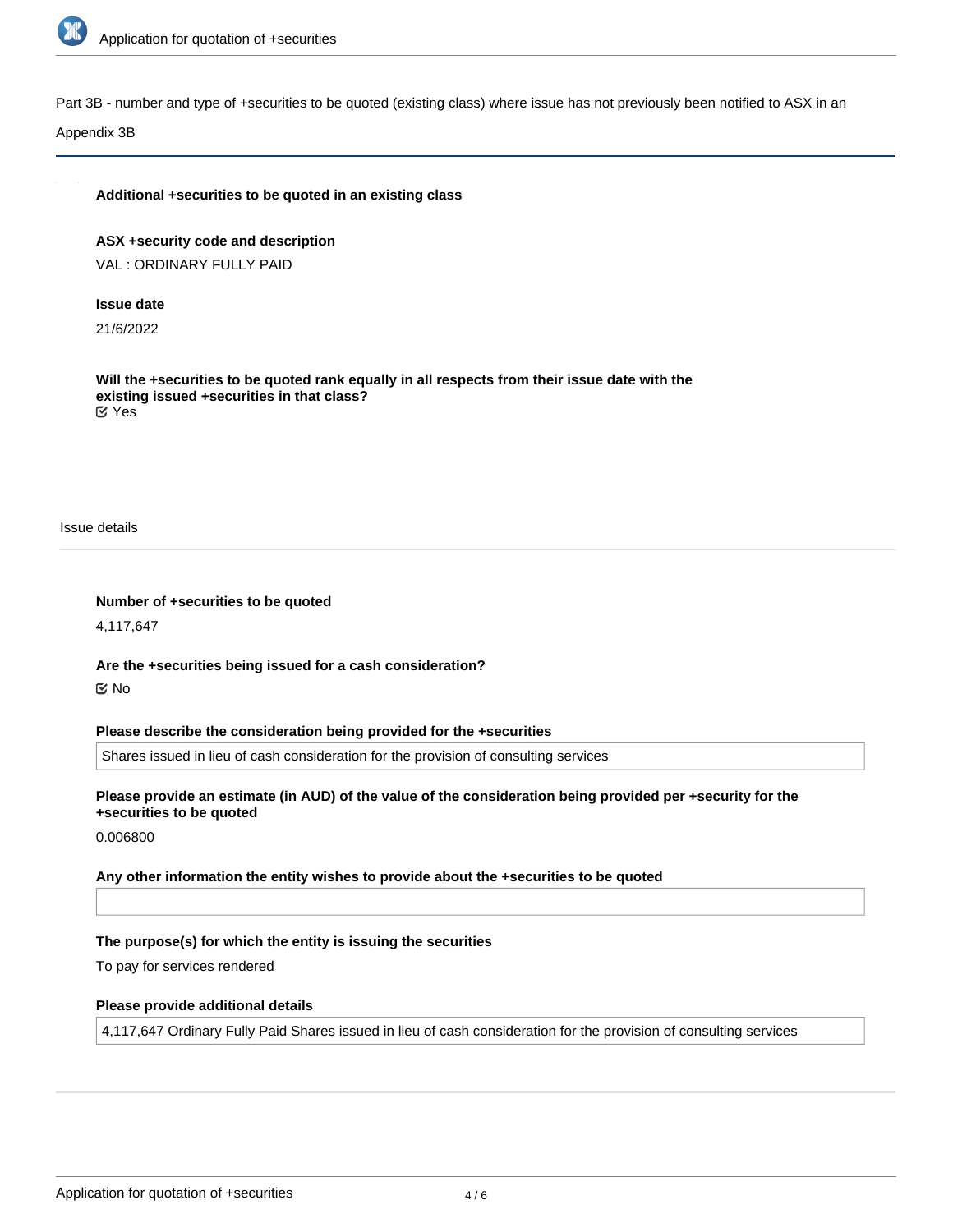

Part 4 - Issued capital following quotation

**Following the quotation of the +securities the subject of this application, the issued capital of the entity will comprise:**

**(A discrepancy in these figures compared to your own may be due to a matter of timing if there is more than one application for quotation/issuance currently with ASX for processing.)**

**4.1 Quoted +securities (total number of each +class of +securities quoted on ASX following the +quotation of the +securities subject of this application)**

| ASX +security code and description | <b>Total number of</b><br>+securities on issue |  |
|------------------------------------|------------------------------------------------|--|
| VAL : ORDINARY FULLY PAID          | 3,658,534,790                                  |  |

**4.2 Unquoted +securities (total number of each +class of +securities issued but not quoted on ASX)**

| ASX +security code and description             | Total number of<br>+securities on issue |
|------------------------------------------------|-----------------------------------------|
| VALAK : OPTION EXPIRING 21-FEB-2024 EX \$0.02  | 51,000,000                              |
| VALAH : PERFORMANCE RIGHTS                     | 568,333,333                             |
| VALAG: OPTION EXPIRING 11-FEB-2024 EX \$0.015  | 20,583,333                              |
| VALAI : OPTION EXPIRING 03-MAY-2023 EX \$0.015 | 25,000,000                              |